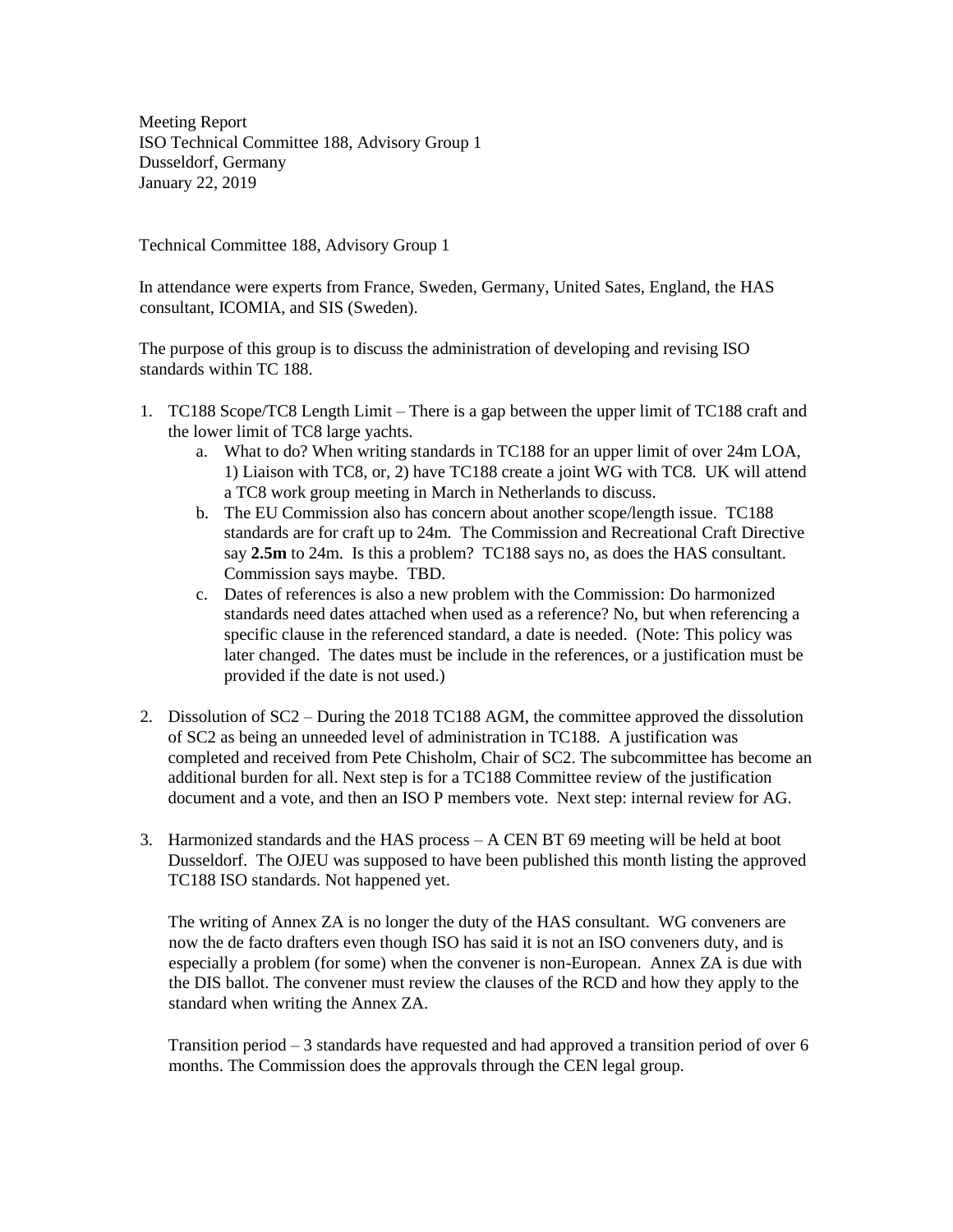- 4. TC 188 Glossary Updated the Glossary at the last WG meeting. New terms are sent to AG1. Conveners need to be reminded to use the terms in the Glossary. General ISO terms will be kept in the Glossary in spite of ISO comments to the contrary. Next meeting to review the Glossary will be held during ISO week, summer 2019.
- 5. Nominated experts for ISO 13590, PWC Need a minimum of 5 experts from 5 P members. The PWC standard review does not have that number. This is a problem for continuation of work. If there is no change of scope then ISO allows a review of the standard with a lesser number of experts.
- 6. Propeller symbol The current prop symbol used in TC188 is of a fan, not a prop. TC 145/SC 3 has proposed a new symbol, a 3 bladed prop. TC145 is currently in the voting process for this symbol and results are due in March. The revised ISO 14945 standard will be using the new symbol.
- 7. TC188 chair successor Submitted Ross Wombwell, UK, as the next chair of TC188 and Craig Scholten, USA, as the next vice chair. Current terms of the chair and vice ends in summer 2020.
- 8. New project leader ISO 8849, bilge pumps John Adey has resigned as convener of this WG and David Broadbent was named the new convener/project leader. Conveners should determine whether they need a project leader for the standard review. SIS maintains a schedule of conveners and project leaders and it is housed on Livelink. The TC188 Glossary is housed in the ISO General Project file.
- 9. ISO suggested that DIS standards be reviewed by a native English speaker. But this process is not a formal ISO request. Instead, maybe the project leader could be used for this review. Action: TC188 chair.
- 10. ISO 9094, Firefighting. Problems concerning fire detection methods. An amendment is needed to repair a small problem in the standard concerning the use of fire detectors in habitable spaces versus non habitable spaces. There is a need to fix the standard right now. The WG could do a full version review, an amendment, or a minor correction. It was determined that TC188 will vote on opening an early full review of this standard. Approval request to be presented at the AGM this summer. Dave Marlow volunteered to rewrite the standard. Also, it was requested that the CO detector standard be reviewed at the same time even though it is not a harmonized standard.
- 11. Future ISO WG meetings at boot, Dusseldorf This may be the last ISO standards week at boot. The US experts requested that the ISO WG meetings continue at boot, since a standalone week of meetings at a different location and at a different time would not have the experts' attendance as meetings held here. A number of valid reasons to continue to meet at boot were presented to ICOMIA. ICOMIA is negotiating the future meetings. Currently no ISO WG meetings are scheduled for boot 2020.
- 12. Conveners should submit their ISO WG meetings in Toronto to SIS.
- 13. The next meeting of AG1 is tentatively set for Toronto, summer 2019.